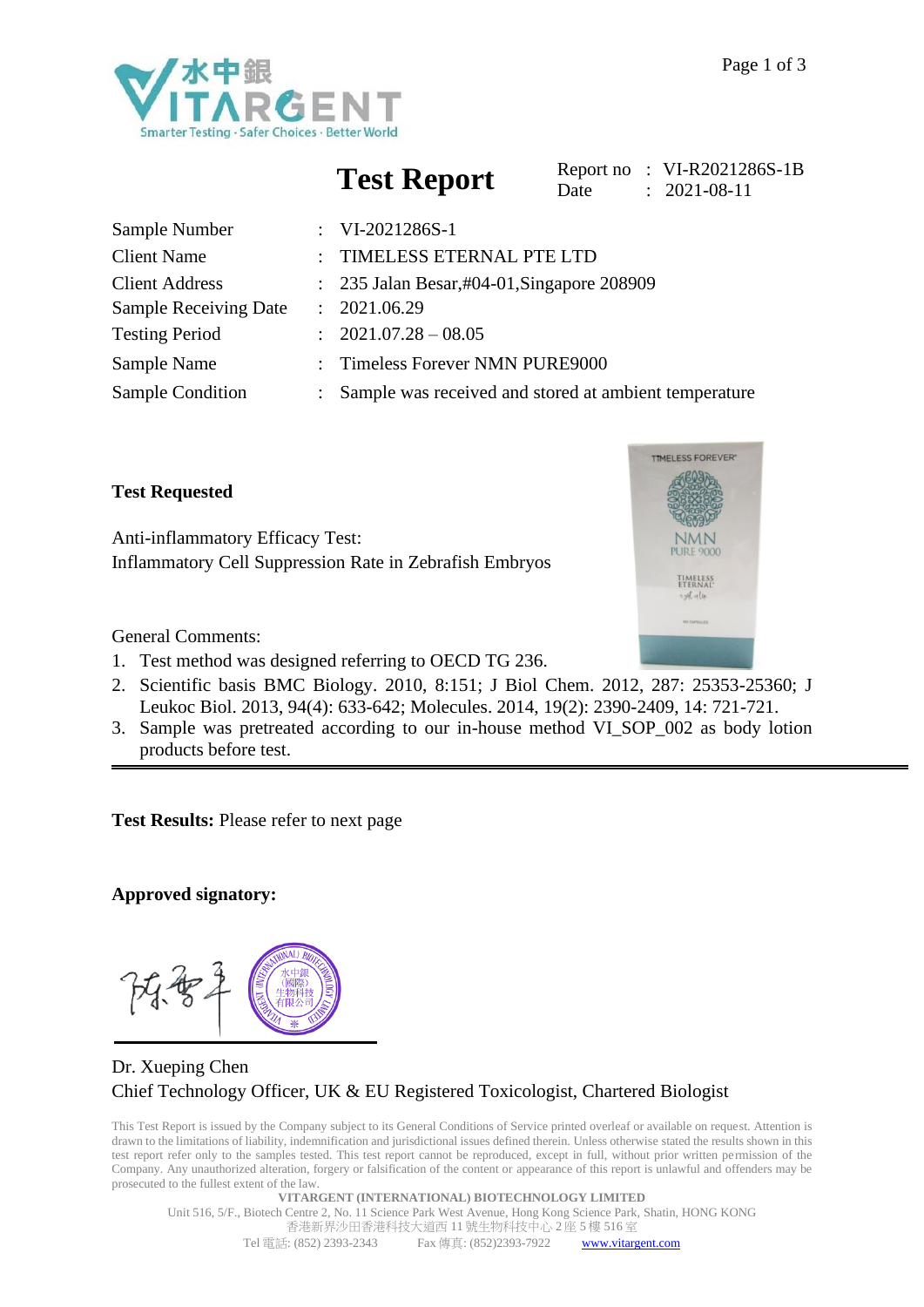

# **Test Report**

Report no : VI-R2021286S-1B Date : 2021-08-11

#### **Test Results:**

Category: Body lotion

| <b>Sample Description</b>                                                     |                       | <b>Timeless Forever NMN</b><br><b>PURE9000</b> |
|-------------------------------------------------------------------------------|-----------------------|------------------------------------------------|
| <b>Sample ID</b>                                                              |                       | VI-2021286S-1                                  |
| <b>Test</b>                                                                   | Concentration $(g/L)$ | <b>Result</b>                                  |
| Inflammatory cell (neutrophil)<br>suppression rate in zebrafish embryos $(1)$ | 0.01                  | 29%<br>$(p = 0.027)$                           |
| Anti-inflammatory Efficacy <sup>(3)</sup>                                     | Significant           |                                                |

#### **Remarks:**

- 1. Inflammation model: zebrafish embryos exposed to CuSO<sup>4</sup> were used as inflammation model with inflammatory cell (neutrophil) accumulation along the lateral line.
- 2. Inflammatory cell (neutrophil) suppression rate in zebrafish embryos = [(the number of neutrophils in inflammation model zebrafish embryos - the number of neutrophils in inflammation model zebrafish embryos treated with testing sample)  $\times 100/$  the number of neutrophils in inflammation model zebrafish embryos] %.
- 3. Based on the inflammatory cell suppression rate in zebrafish embryos and the statistical difference (*p* value) of the suppression rate, the anti-inflammatory efficacy of a testing sample is determined as Significant ( $p<0.05$ ) or Insignificant ( $p>0.05$ ).
- 4. Refer to Appendix 1 for representative photos of anti-inflammatory efficacy test results.
- 5. The test results relate only to the submitted test item with the sample number and receiving date specified on the previous page.

#### -- End of Test Report --

This Test Report is issued by the Company subject to its General Conditions of Service printed overleaf or available on request. Attention is drawn to the limitations of liability, indemnification and jurisdictional issues defined therein. Unless otherwise stated the results shown in this test report refer only to the samples tested. This test report cannot be reproduced, except in full, without prior written permission of the Company. Any unauthorized alteration, forgery or falsification of the content or appearance of this report is unlawful and offenders may be prosecuted to the fullest extent of the law.

Unit 516, 5/F., Biotech Centre 2, No. 11 Science Park West Avenue, Hong Kong Science Park, Shatin, HONG KONG 香港新界沙田香港科技大道西 11 號生物科技中心 2 座 5 樓 516 室